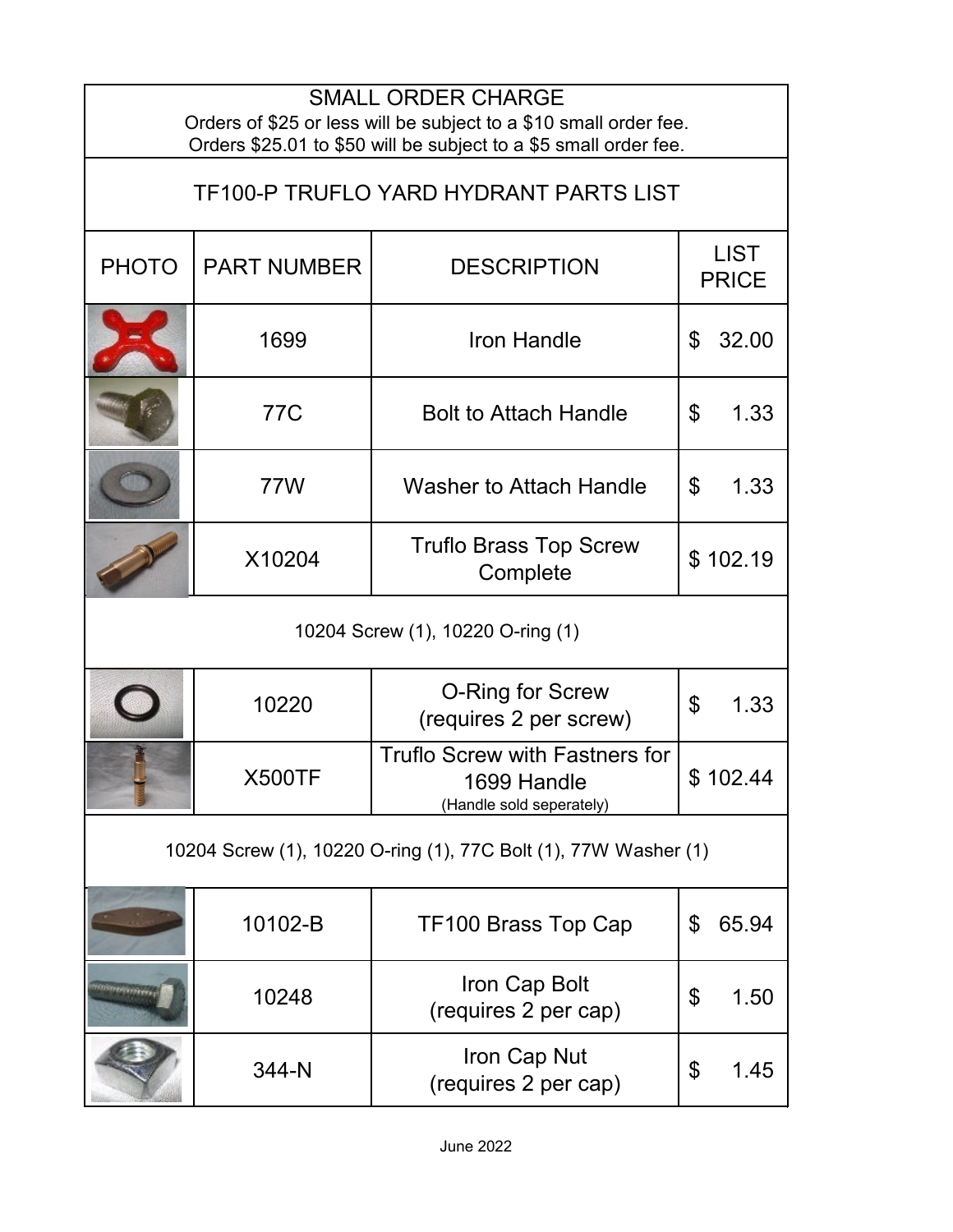|                                                                                       | 10122     | <b>TF100 Top Cap Gasket</b>                                              | \$<br>3.95  |  |  |
|---------------------------------------------------------------------------------------|-----------|--------------------------------------------------------------------------|-------------|--|--|
|                                                                                       | 10103-B   | <b>TF100 Brass Headstock</b>                                             | \$219.87    |  |  |
|                                                                                       | 321       | 1" Brass Nozzle                                                          | \$<br>78.28 |  |  |
|                                                                                       | 10143     | <b>TF100 Brass Washer</b>                                                | 47.37<br>\$ |  |  |
| F                                                                                     | 10241     | <b>Brass Connecting Nut</b>                                              | 69.52<br>\$ |  |  |
|                                                                                       | 10157     | <b>TF100 Aluminum Guards</b><br>(2 per hydrant)                          | \$<br>91.90 |  |  |
|                                                                                       | 10258     | <b>Allen Set Screw</b><br>(requires 4 per hydrant)                       | \$<br>1.33  |  |  |
|                                                                                       | 10259     | <b>Allen Screw</b><br>(requires 4 per hydrant)                           | \$<br>1.33  |  |  |
|                                                                                       | 1 1/4 GAL | <b>Stand Pipe</b><br>(price per foot)<br>(measure exactly end to end)    | 88.60<br>\$ |  |  |
|                                                                                       | 1/2SSP    | <b>Operating Rod</b><br>(price per foot)<br>(measure exactly end to end) | \$<br>63.33 |  |  |
|                                                                                       | X10105    | <b>TF100 Plunger Complete</b>                                            | \$<br>57.35 |  |  |
| 10105 Plunger (1), 2019 O-Ring (3), 10165 Seat (1), 9419 Washer (1) 10106 Bolt<br>(1) |           |                                                                          |             |  |  |
|                                                                                       | 2019      | O-Ring for TF100<br>(requires 3 per plunger)                             | \$<br>1.53  |  |  |
|                                                                                       | XTF100RK  | TF100 Repair Kit                                                         | 27.28<br>\$ |  |  |